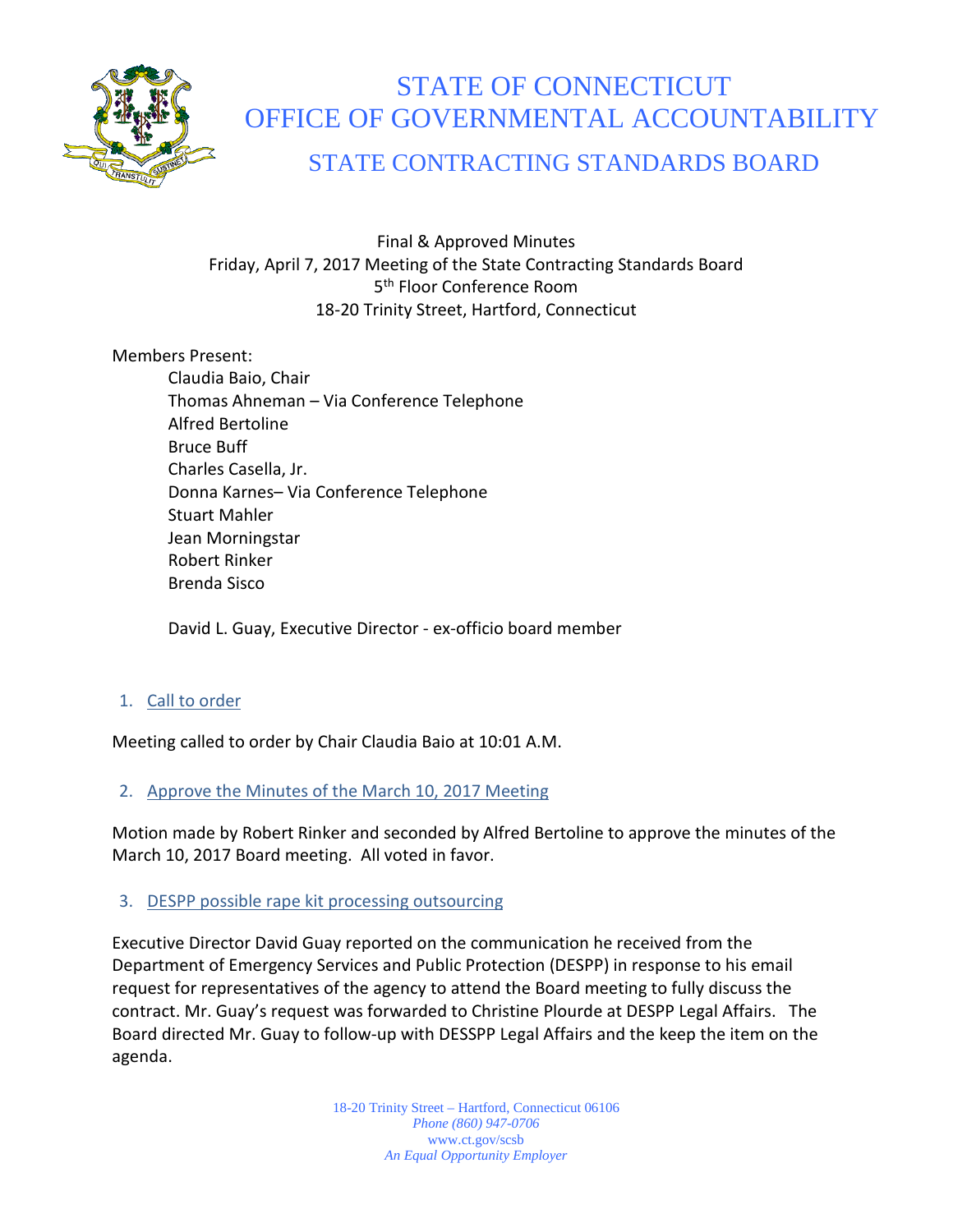# 4. Report from Privatization Contract Committee

Committee Chair Baio reported that the communication received from Commissioner 'Redeker in response from Executive Director's communication sent on behalf of the Committee indicated that the Commissioner was unable to attend the meeting today. Commissioner Redeker also resent the information previously received by the Board with his current communication. The next meeting of the Committee is immediately following the Board meeting today.

# 5. Report of the Contested Solicitations and Awards Subcommittee

Subcommittee Chair Robert Rinker reported the Subcommittee met on March 17, 2017 and issued a decision to deny a contest from Warehouse Store Fixture Co of a Department of Administrative Services (DAS) contract.

# 6. Legislative bills concerning the State Contracting Standards Board

Mr. Guay initiated discussion of the three bills the Board has been concerned with; bills 790. 989 and 7236. Jean Morningstar and Stuart Mahler reported on their testimony as individuals against bills 790 and 7236. Mr. Rinker raised issues and concerns with bill 790 and asked what position the Board is or will be taking on the bill. Brenda Sisco explained the legislative process a bill goes through. Mr. Rinker expressed concern that bill 790 is not represented as a product of this Board. Ms. Sisco suggested that David Guay meet with the Chairs of the Government Elections and Administration Committee (GAE) and explain the current situation and seek their advice.

After discussion the Board directed Mr. Guay to ask to meet with the Chairs of GAE.

# 7. Work Group Reports

a. Report from Data Analysis Work Group

Work Group Chair Alfred Bertoline reported that the Work Group surveys sent to the agencies and to the contractors are being returned and the data collected. The Work Group is meeting today after the full Board meeting.

# b. Report from Training and External Communications Work Group

Work Group Chair David Guay reported the Training and External Communications Work Group last met on February 17, 2017. Mr. Guay reported that with the drafting of the Board narrative completed the work group is pausing so Mr. Guay can work on the other work group projects.

c. Report from Audits Work Group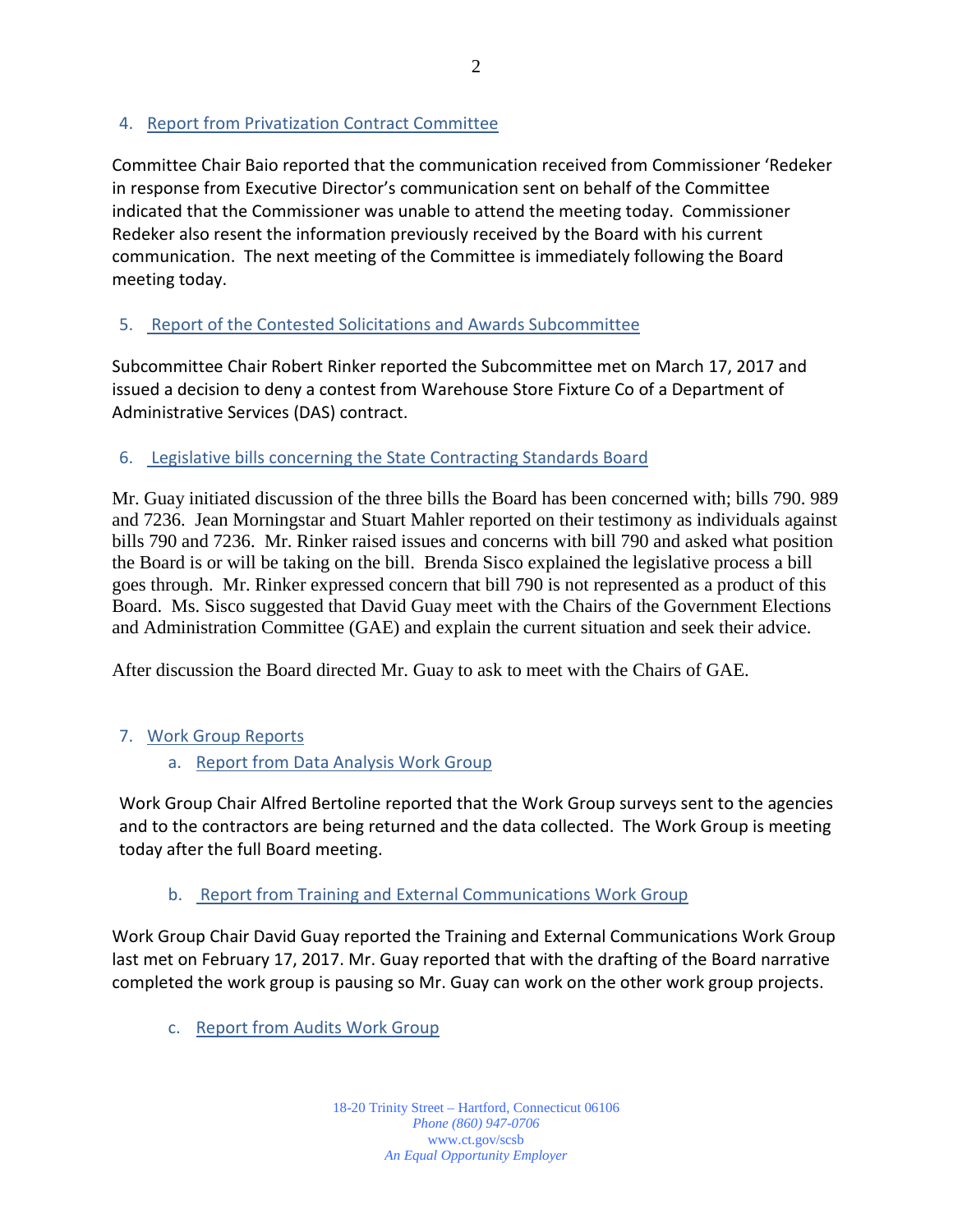Chair Thomas Ahneman reported the Audits Work Group met earlier today, April 7, 2017. The Work Group's audit questionnaire has transmitted to the selected thirteen agencies to be audited.

Dept. of Transportation Dept. of Social Services Dept. of Developmental Services Dept. of Mental Health and Addiction Services Dept. of Children and Families State Dept. of Education Dept. of Correction DAS-Division of Construction Services Freedom of Information Commission Dept. of Economic and Community Development Higher Education University of Connecticut University of Connecticut Health Center Board of Regents

Audit responses are expected to be received later this month with a review of the responses commencing at the next work group meeting. The work group is creating the templates for reports back to the agencies and to the Board. The Board determined that the reports should come from the Board and not the work group.

Work Group member Robert Rinker reviewed the genesis of this issue being raised with the work group and the full Board.

Recess of the meeting held between 9:20 A.M. and 9:30 A.M.in order for Executive Director Guay to copy and transmit the documents just received from Attorney Peter M. Haberlandt, Director of Legal Affairs, State Department of Education.

The material received included a copy of the agreements and a letter from Attorney Haberlandt informing the Audits Work Group that the agreements in question are subjects of an ongoing investigation and that the State Department of Education believe it would be inappropriate to discuss the matter in a public forum while the investigation is pending.

Discussion held on the nature of the investigation by the Department of Administrative Services (DAS) and the federal government which appear to be focused on the personnel versus the contracts.

Mr. Ahneman raised an issue with the Board which had been brought to the Audits Work Group by Mr. Rinker concerning the Connecticut Technical High School System contracts with the Pita Group & Kozak & Salina. Mr. Rinker would like the following questions answered by the State

> 18-20 Trinity Street – Hartford, Connecticut 06106 *Phone (860) 947-0706*  www.ct.gov/scsb *An Equal Opportunity Employer*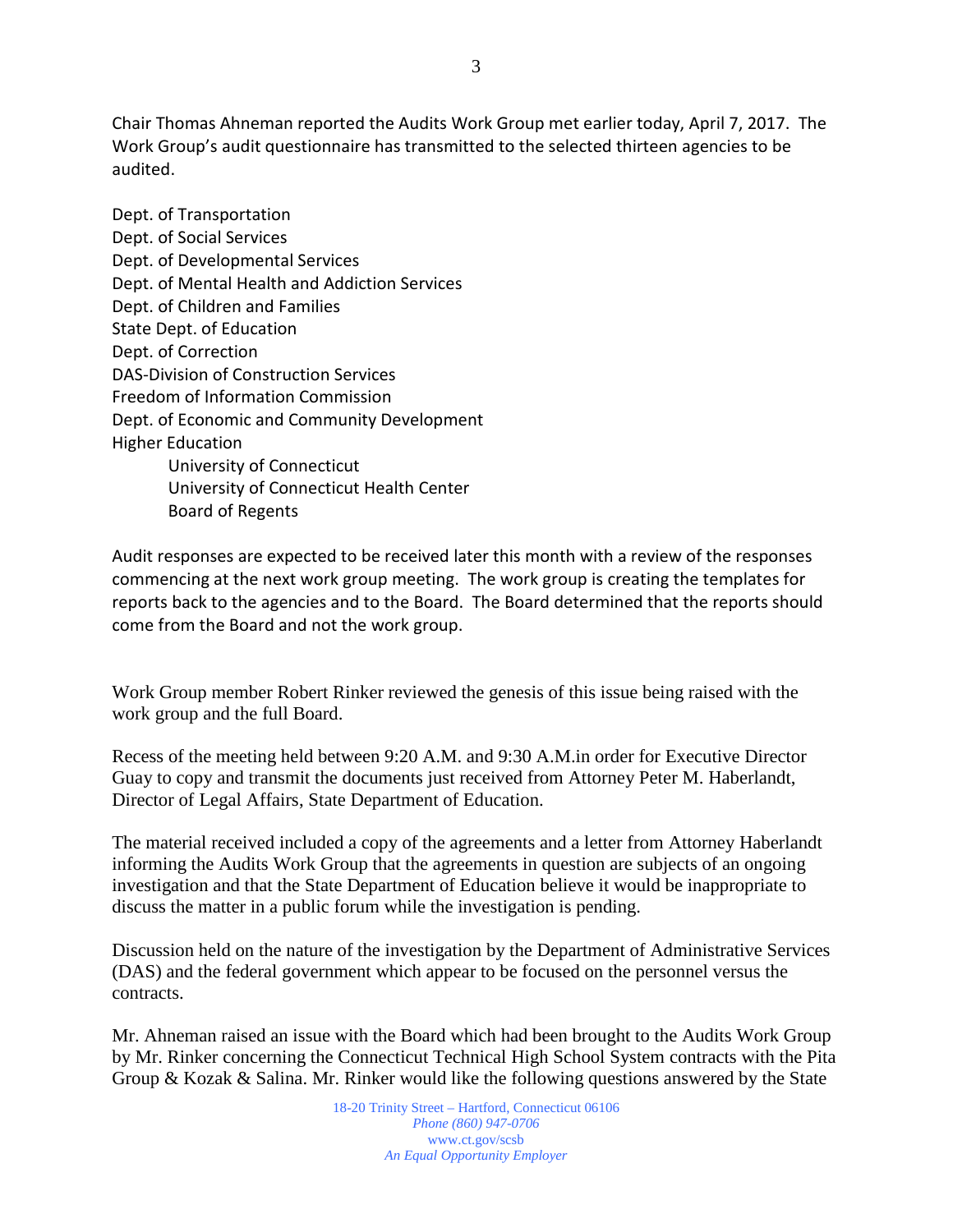- 1. Was there an RFP issued for this contract?
	- a. If so, what companies submitted bids and what was the evaluation process and their scores?
	- b. If not, did the CTTHSS or SDE receive permission from OPM to single or sole source this contract? What was the basis for single or sole sourcing of this contract?
	- c. Or, was this vendor on an approved vendor list?
- 2. What is the contract and its terms?
- 3. Who prepared the contract for the State? And who approved the contract?
- 4. Were the contract terms consistent with the RFP or request for waiver, if applicable?
- 5. Were there any amendments or extensions of the contract? If so, what was the approval process for those amendments or extensions?
- 6. Did the Attorney General's office review and approve this contract?

Work Group member Alfred Bertoline noted that question two and the second part of question three have been answered in the material provided to the CSB on Friday, April 7, 2017 by Attorney Peter Haberlandt, Director of Legal Affairs, for the State Department of Education.

Discussion was held concerning the current personnel investigation being conducted by the Department of Administrative Services (DAS) concerning employees related to the contracts in question and whether it is appropriate for the Board to ask these questions at this time.

Motion made by Jean Morningstar and seconded by Albert Bertoline for the Board to accept the recommendation of the Audits Work Group to have the full Board ask the following questions of the State Department of Education concerning the Pita Group and Kozak and Salina contracts.

- 1. Was there an RFP issued for this contract?
	- a. If so, what companies submitted bids and what was the evaluation process and their scores?
	- b. If not, did the CTTHSS or SDE receive permission from OPM to single or sole source this contract? What was the basis for single or sole sourcing of this contract?
	- c. Or, was this vendor on an approved vendor list?
- 2. What is the contract and its terms?
- 3. Who prepared the contract for the State? And who approved the contract?
- 4. Were the contract terms consistent with the RFP or request for waiver, if applicable?
- 5. Were there any amendments or extensions of the contract? If so, what was the approval process for those amendments or extensions?
- 6. Did the Attorney General's office review and approve this contract?